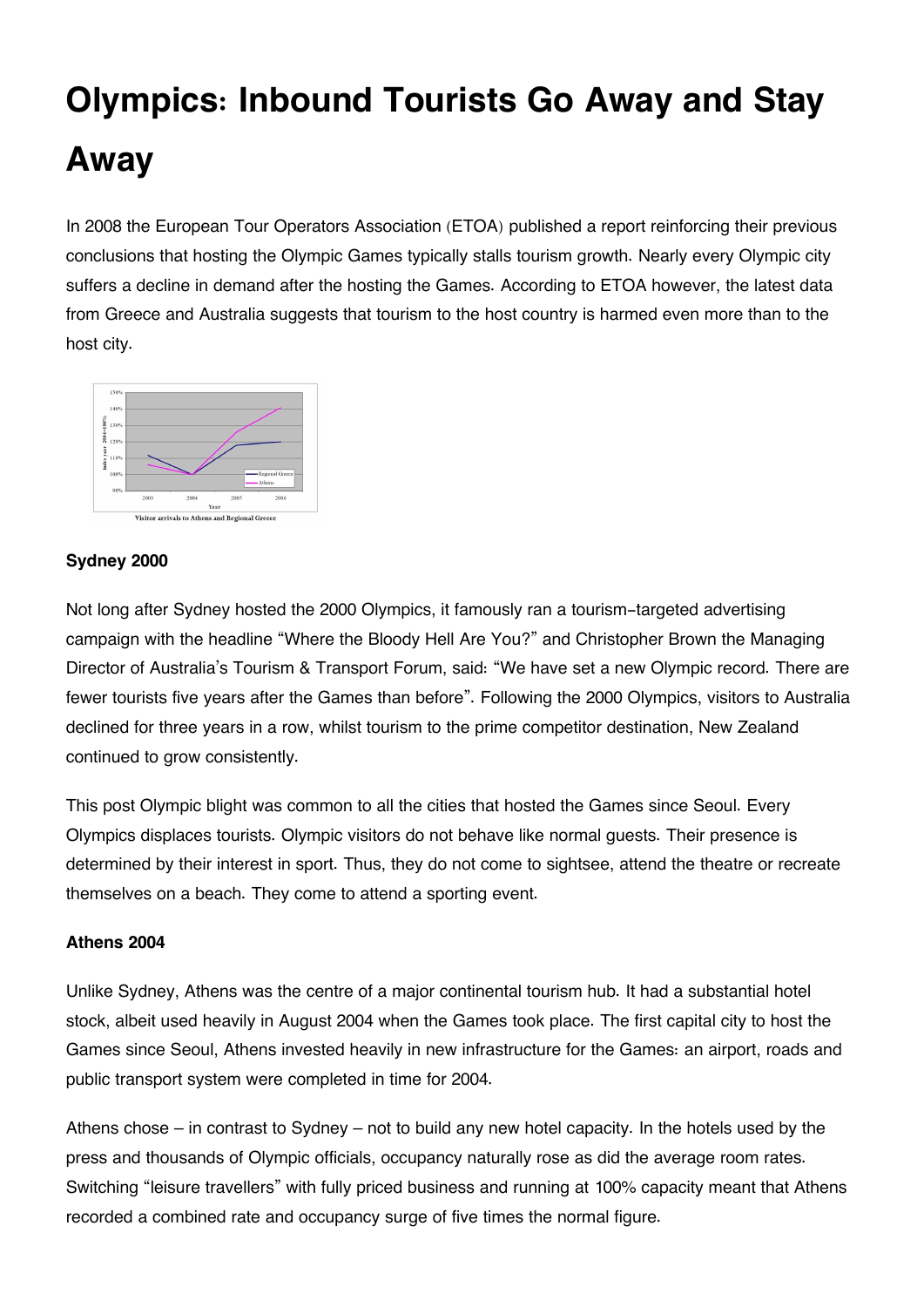Despite this extraordinary priming of demand, the occupancy levels in Greece for August as a whole went down. Not only occupancy faltered, but demand for Athens suffered throughout the year. Without even the boost provided by the early-August surge, regional Greece suffered even more than Athens, with areas like the Ionian Islands experiencing a 25% drop in visitor numbers.

The Olympics disrupted the normal pattern of demand.



But in Athens case the normal pattern was of robust interest. So whilst it suffered a decline, it has recovered quite promptly. In this it was aided by the extensive investment in underground systems, roads and airports that was associated with the 2004 games.

So Athens "bounced back" well from the Games, better than any of its immediate predecessors. But Greece, as a destination, has failed to keep pace with its leading competitors. The gradient of its growth has been significantly less than Turkey. But most of this comparative failure took place before the Games. The games themselves marked a nadir in demand, from which Greece has recovered to almost match Croatia's growth.

## **Overcrowded & Overpriced**

If an Olympic city is not a major destination, then the Games will attract more than the usual levels of visitors during the Olympic year. Some cities build new hotel capacity to cope with the two to three week crescendo of demand. This capacity fills up in the Olympic year, only to lie empty, catering to an absence of demand.



Tom Jenkins, ETOA's Executive Director explains: "The principal problem is the impression that everything will be overcrowded and overpriced and this blights a region." Also, removing visitors from a country has a detrimental effect on subsequent demand. The most important motivator for visitors is word of mouth: this sales mechanism loses momentum as visitors are deterred. Their absence is a suppression of marketing. This failure far outweighs any gains derived from the television audience, an audience whose size and propensity to travel is exaggerated.